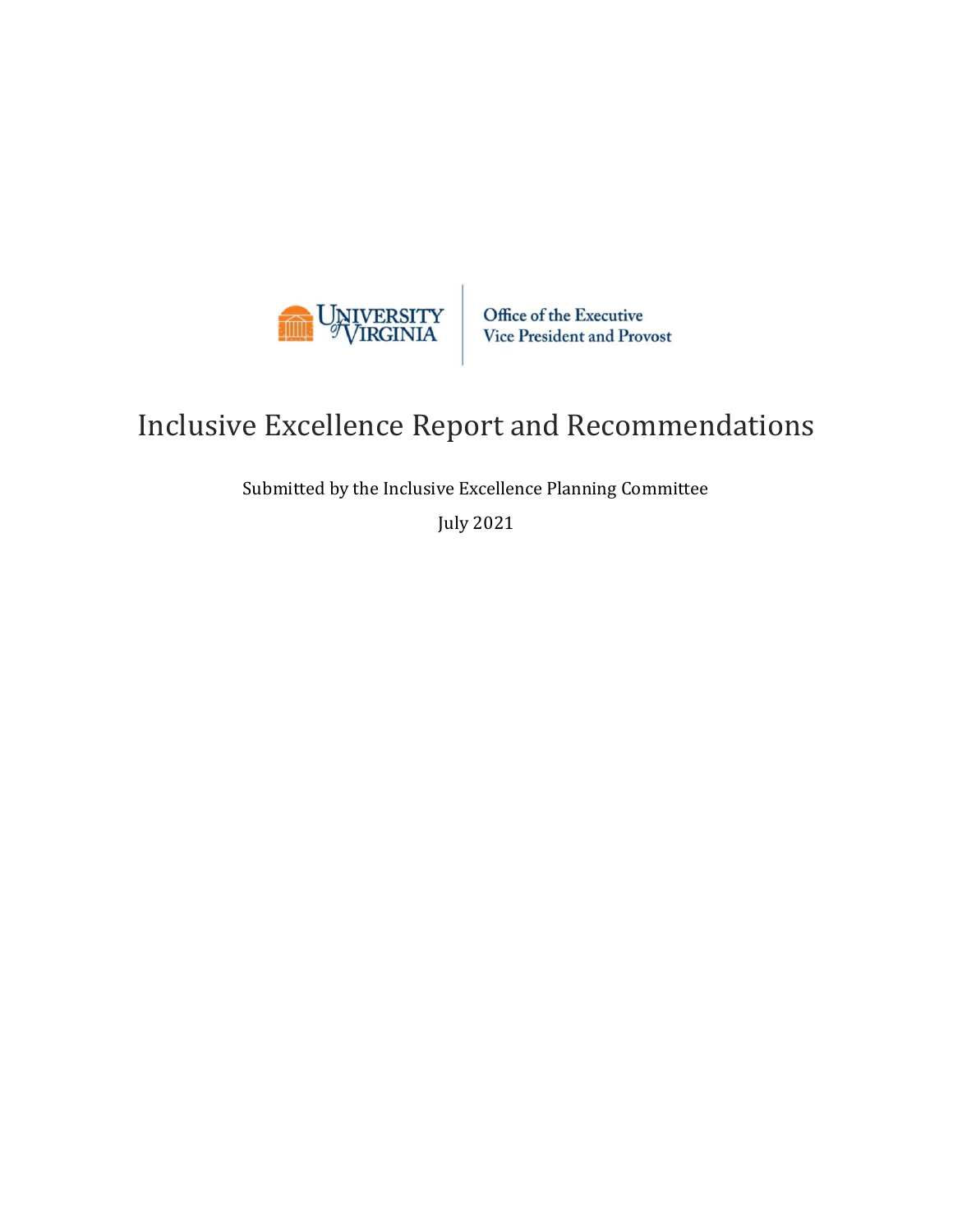#### Provost Inclusive Excellence Planning Committee

- o Maggie J. Peña Harden, Associate Vice Provost for Academic Administration (cochair)
- o Jennie S. Knight, Assistant Vice Provost for Faculty Development (co-chair)
- o Jeron S. Baker, Assistant Director, Virginia College Advising Corps
- o Kiama Anthony Bishop, Assistant University Registrar for Policy and Compliance, Office of the University Registrar
- o Lea Costello, Administrative Coordinator, Administrative Coordinator, Global Affairs\*
- o Jasmine D. Crenshaw, Director of Diversity Programs, Office of Graduate and Postdoctoral Affairs
- o Kara Fitzgibbon, Director of the Center for Survey Research, Weldon Cooper Center for Public Service
- o Louis P. Nelson, Vice Provost for Academic Outreach and Professor of Architectural History
- o Rich Parella, Senior Business Partner, UVA Human Resources
- o Margo Smith, Director, Kluge-Ruhe Aboriginal Art Collection
- o Latoria White, Care Manager and Program Director of the Gender Violence and Social Change Program, Maxine Platzer Lynn Women's Center @UVA\*
- o Guinn Baker, Administrative Generalist, Office of the Provost (administrative support & logistics)

<sup>\*</sup> Neither Ms. Costello nor Ms. White are currently employed by UVA. Both individuals left the University prior to the completion of this report.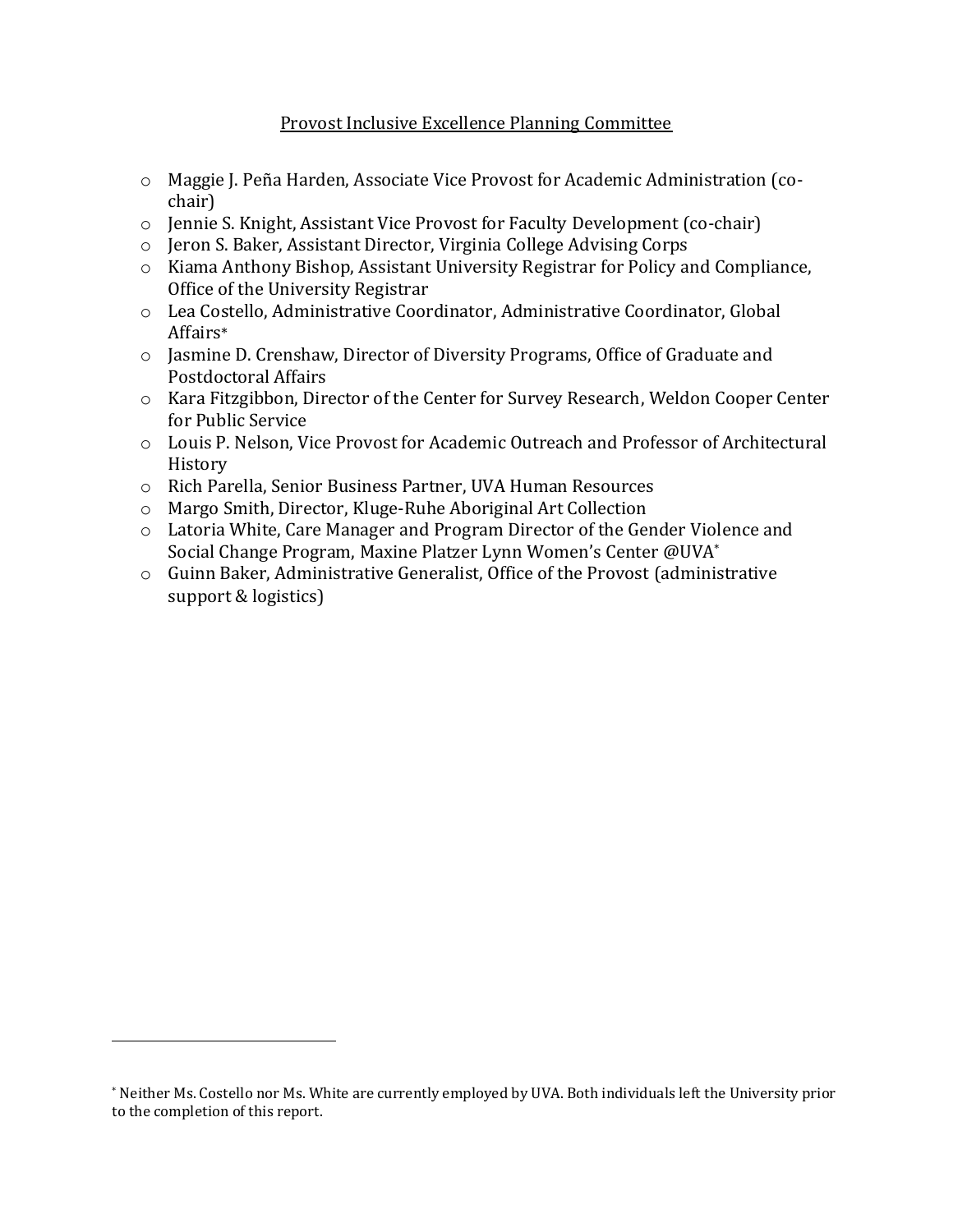# 1. Introduction & Executive Summary

## 1.1 Executive Summary

Over the past several months, the Provost's Inclusive Excellence Planning Committee has engaged the provost organization as a whole in an IE assessment and planning process. Summarized below and discussed more extensively throughout this report are the themes identified through that process along with recommended actions. More details can be found below in sections two, three, and four.

### **DEI Commitment & Expertise**

- There appear to be little to no collaboration or sharing of DEI expertise or best practices across units even when those units report up to the same individual.
- Many units identified DEI skill building and professional development as a need for all employees.
- To build additional skills and facilitate the sharing of expertise, the Provost's office should offer regular DEI and related professional development opportunities to all provost office organization employees. This would include sessions specific to managers, directors, and vice provosts. Such opportunities should be *organized for the upcoming academic year*. Offerings should be refined over subsequent years based on assessment.
- In addition, the provost organization may benefit from broader organizational development. This would include providing opportunities for employees as individuals and teams to learn from one another, while building community across the organization.

### **Administrative & Operational Policies & Practices**

- There is a perceived lack of organization-wide policies and procedures around a variety of operational and administrative work. Specific areas that were identified as in need of structure and clarity include: recruitment and hiring practices; onboarding/welcoming new employees equitably; staffing planning and decisions across various units and vice provosts; bonus allocation and merit raises; promotion processes and decision-making, including criteria.
- Policies, as well as standard practices and workflows should developed, written down, and shared with all directors and employees. Ideally, this work would start *this year* using the findings in this report to plan and prioritize.

### **Assessment**

- There is a lack of basic information on and thus an identified need for the assessment of climate within the provost organization.
- Many units identified implementation of a climate survey as a priority in their IE plan.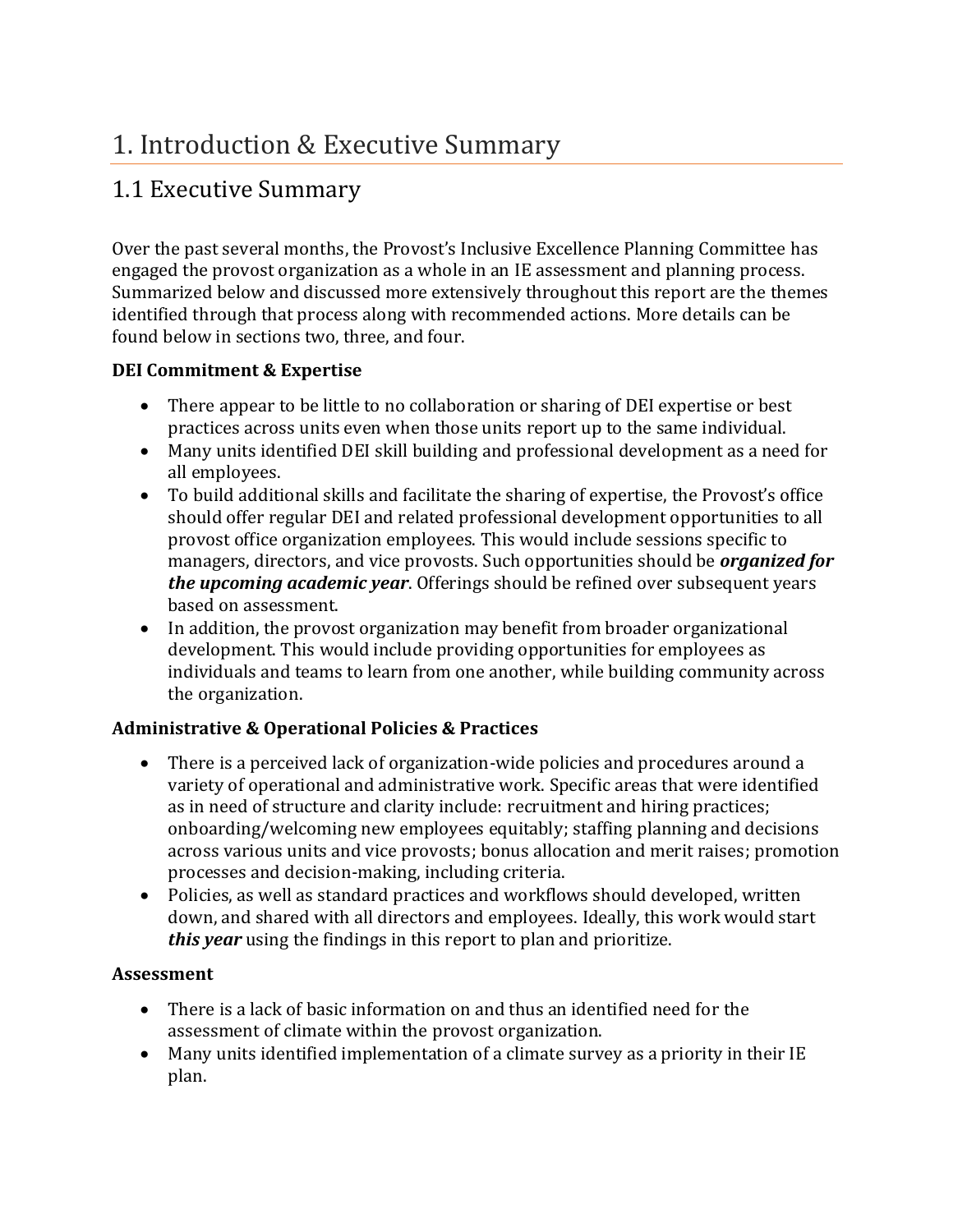• As such, one critical and timely action that should be considered for implementation *as soon as possible* is a climate survey. Such a survey could be developed and implemented in the provost office and offered as an opt in for all units in the broader provost organization.

### **Accountability**

- Ongoing accountability was an expressed concern of the directors and other provost unit staff.
- The provost office should incorporate DEI and IE into annual reporting and assessment processes as an important signal and first step towards accountability. At every level of the organization, employees should be asked about their contributions and work in relation to DEI and IE. *This could be implemented this year.*
- Accountability should be paired with support. Recommended support includes funding for professional development opportunities and offering mini grants for units to engage in DEI projects.
- More importantly, the provost's office should allocate paid staff time (which may include hiring) to organize professional development opportunities, oversee minigrant process, and to evaluate, support, and oversee ongoing inclusive excellence efforts within the organization.

#### **Communications**

- There is an absence of broad and inclusive communications and information sharing that spans the entirety of the provost organization.
- *This year*, the provost's office should implement some form of regular communication with all employees, highlighting relevant updates and announcements, with regular shout-outs from the Provost for units' positive work around Inclusive Excellence as part of that communication.

# 2. Process and Timeline

- o **Initial Planning:** In August of 2020, at the request of the Provost, Maggie J. Pena Harden and Jennie S. Knight developed & proposed an Inclusive Excellence planning process for the Provost's Office, to be led by an Inclusive Excellence Planning Committee composed of individuals representing the diversity of the 500-plus staff and faculty members who make up the Provost's office including the 34 associated reporting units.
- o **Committee Recruitment and Selection:** Solicitation of IE committee member volunteers and nominees commenced in September, with selection in early October. The IE committee began their work in late October, focusing on research, analysis, planning and the creation of provost office specific IE resources during November and December.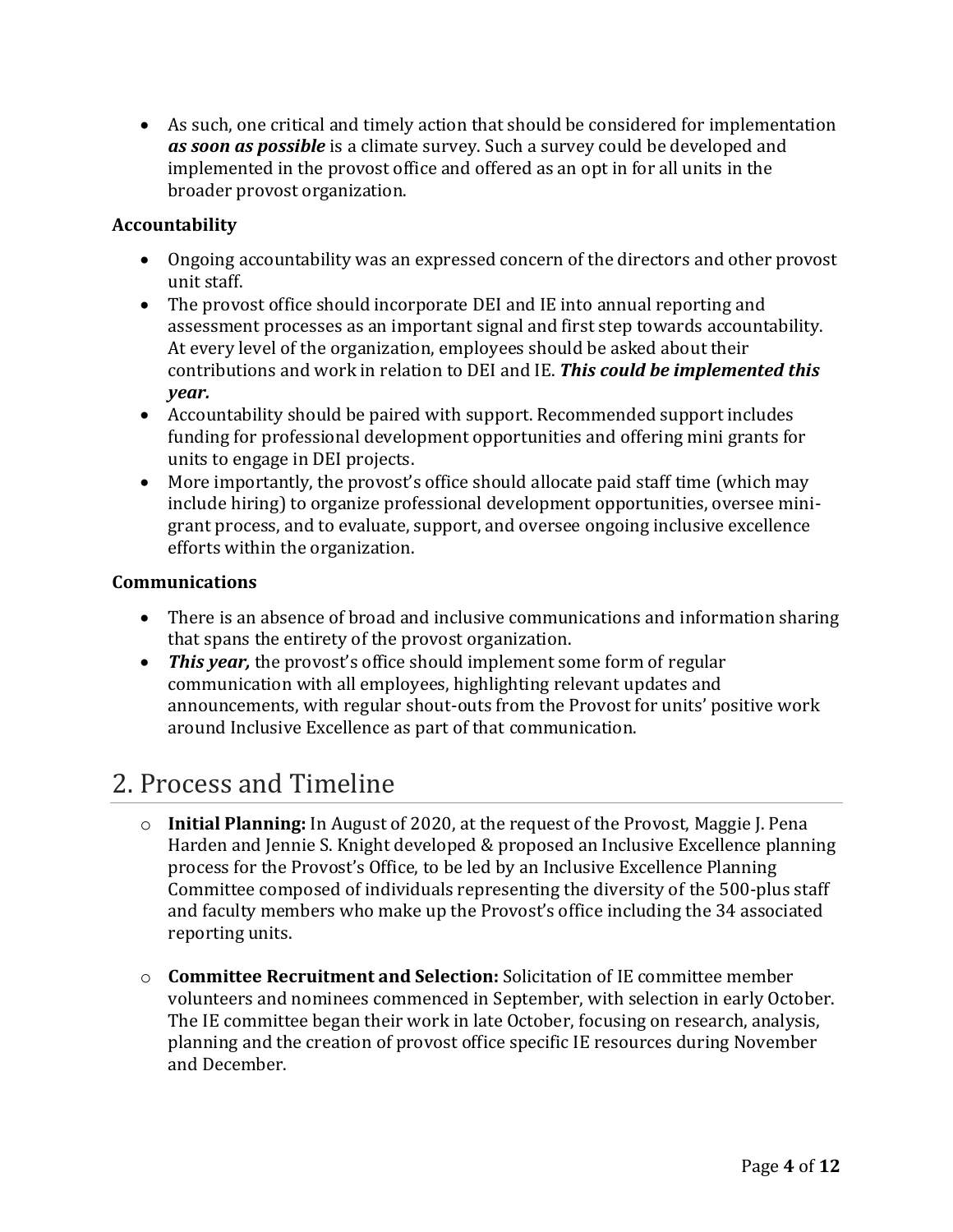- o **Launch:** In early February of 2021, the IE committee held a series of meetings with provost unit directors, as well as town halls for all employees, to orient the provost organization to IE and begin the unit specific assessment process.
- o **Assessment and Planning:** IE committee members provided ongoing support and assistance as each unit undertook preliminary assessments and unit specific planning. By the end of May, all 34 units had completed initial IE assessments and submitted multi-year IE plans with specific commitments.
- o **Feedback**: IE committee members reviewed each plan and the committee provided written feedback to each unit. In addition, Jennie and Maggie met with each of the Vice Provosts and Associate Provosts individually to discuss the feedback for their reporting units, relevant connecting themes across their reporting units and with other Vice Provosts' areas, and to gather their input about the Inclusive Excellence planning process and the plan itself.

# 3. Findings

As a result of the process outlined above, several consistent themes emerged across the organization. These themes are listed below. Recommendations for potential actions related to these themes follow. It should be noted that the qualitative data from which we distilled these themes came primarily from unit plans and was informed by information participants shared during the town halls as well as the more individual discussions held with the vice provosts and directors.

## 3.1 DEI Commitment & Expertise

There is a strong stated commitment to IE and DEI across the Provost Office organization, much of which predates the current process. There is significant and notable DEI expertise, and efforts underway, within specific units. Some of these efforts are outward, or University, facing, and some are internal to the units.

Although there is significant and notable DEI expertise within specific units, across the provost organization such expertise is inconsistent.

There is little to no collaboration or sharing of expertise or best practices across units, even when those units report up to the same individual. For some areas, this is admittedly due to lack of imagination and effort (i.e., it never occurred to anyone to share). For other areas, climate and resources may an issue. Thus, although there are individuals within the provost organization with significant and notable DEI expertise, supporting units beyond their own in this area may be untenable at present.

Many leaders and managers lack the expertise necessary to lead, communicate, and hold others accountable for Inclusive Excellence work. More broadly, both managers and individual contributors lack a shared vocabulary and a shared understanding around DEI.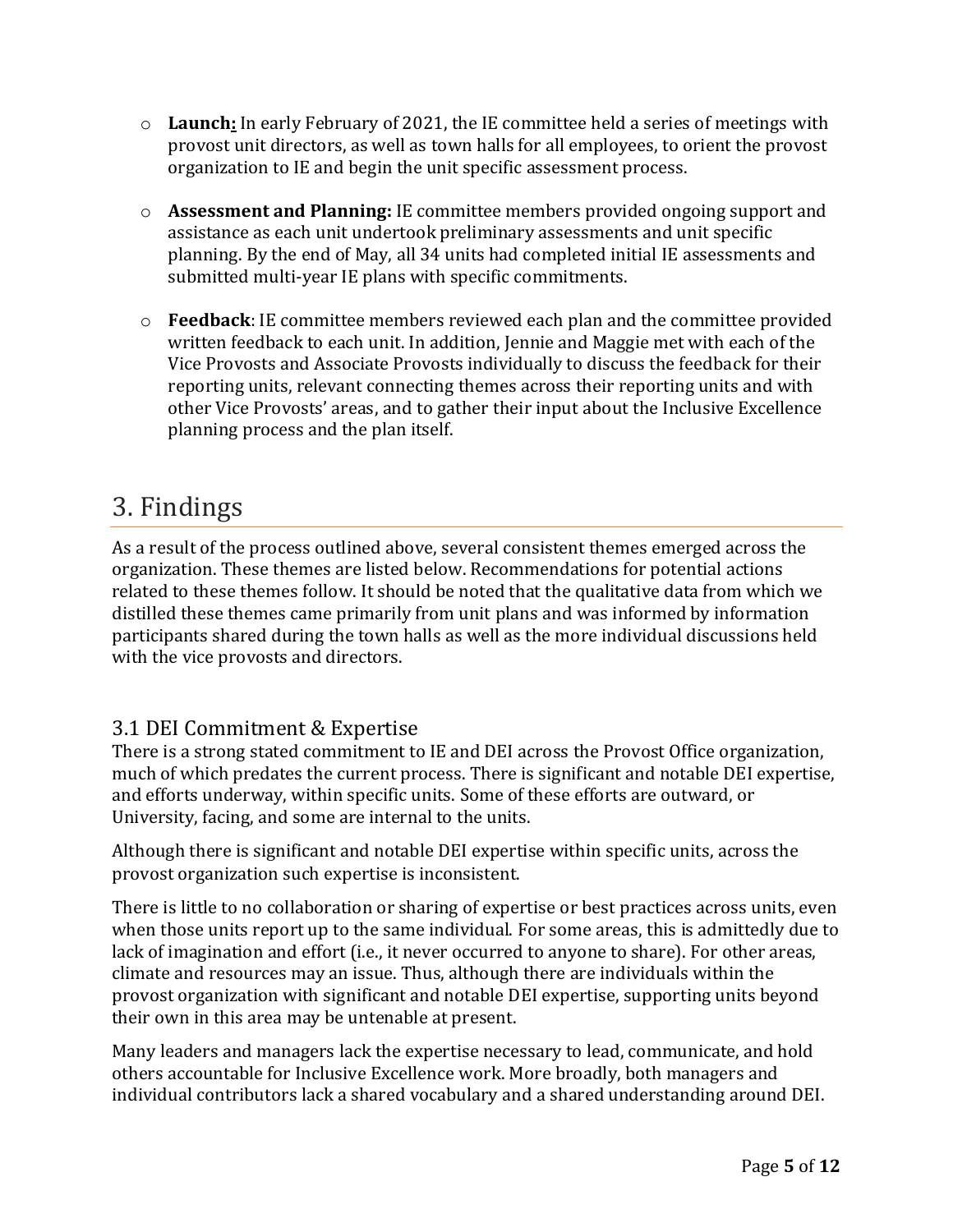This inhibits their ability to work together effectively. Not surprisingly, many units identified DEI skill building and professional development as a need for all employees.

Notable, despite University-wide resources and provost staff expertise related to best practices for diversity, equity, and inclusion in the recruiting and hiring process, there is a lack of standardized practices and inconsistent uptake of resources within the provost organization.

### *Expertise: Considering DEI Holistically*

As a service-oriented organization, all of our offices and programs serve constituents either within UVA, external to UVA, or both. Some units struggled to assess and to think about diversity, equity, and inclusion outside of their staff relations. Others, such as all of the Arts organizations, were exceptionally thoughtful about how to improve engagement with their programs along the lines of equity, inclusion, and diversity while also being attentive to internal DEI matters.

### *Expertise: DEI Leadership Communications*

Leaders within the organization (both Directors and Vice Provosts) appeared to lack an understanding of the impact of their communications around inclusive excellence. In particular, leaders failed to understand the damaging, differential effects on underrepresented employees of communicating through words and actions that there is not enough time to work on inclusive excellence/DEI, thereby suggesting that it is a less important add-on that could be addressed at a more convenient time.

## 3.2 Administrative & Operational Policies & Practices

There is a perceived lack of organization-wide policies and procedures around a variety of operational and administrative aspects of our work. We found a wide range of practices and quite a bit of confusion around specific aspects of how the organization functions. It is important that all of these practices not only are fair but appear fair. Areas that need structure and clarity include:

- o **Recruitment and hiring practices**, particularly best practices for diversity, equity, and inclusion
- o **Onboarding/welcoming new employees equitably,** providing the same information about benefits, policies, practices, to all new employees and communicating our commitment to inclusive excellence.
- o **Staffing planning and decisions** across various units and vice provosts
- o **Bonus allocation and merit raises**
- o **Promotion processes and decision-making,** including criteria**.**

## 3.3 Assessment

Almost every unit asked for or otherwise indicated a need for additional assistance with DEI assessment. The requested or needed assistance ranged from being conceptual to very concrete. For example, some unit directors needed additional help literally thinking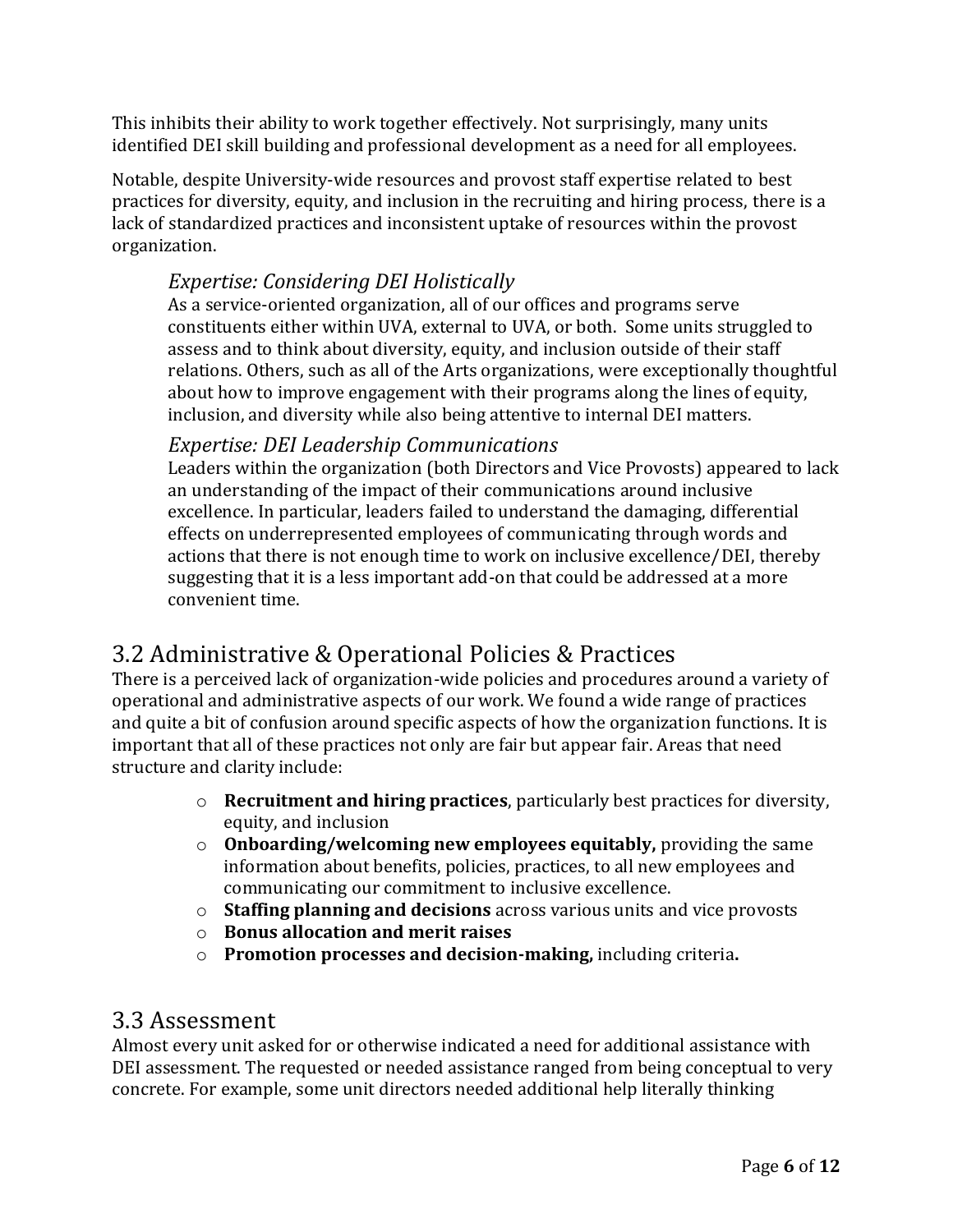through how to assess various aspects of their work. Other units pointed to a lack of meaningful data and indicated a need for such things as a climate survey and procurement data with the intent of creating benchmarks for accountability in relation to IE.

Notably, there is a lack of information on and thus an identified need for the assessment of climate within the organization as a whole. Several units undertook their own internal climate assessments, revealing varied results. Some units included their intent to conduct a climate survey within their plans. Other units revealed tensions within their offices that need to be addressed.

## 3.4 Accountability

We heard repeated concerns that this process would not lead to actual change unless leaders at all levels are held accountable for prioritizing inclusive excellence throughout their work and for following through on the goals in their plans.

## 3.5 Communications

There were several recurrent issues related to communications that came up throughout this process. Chief amongst these is the absence of broad and inclusive communications and information sharing that spans the entirety of the provost organization. This is an area that clearly elicits frustration and other negative feelings. As one person wrote in the anonymous feedback form, "information is power." Others indicated that the absence of basic information about the organization (such as an open position is open) except through non-provost sources or by chance was a source of frustration and alienation. There is a sense among directors and staff that they are missing out on important information by being excluded from either Provost Office/Booker House only meetings or from the Friday newsletter that only goes to unit directors.

At the most basic level, there is some expectation amongst staff within our units that high level information will be shared through a provost office internal communications mechanism (such as a newsletter). It should be noted that expanding something like the Friday email, without giving adequate thought as to content, is likely insufficient to allay tensions in this area.

# 4. Recommendations

The following specific recommendations are based on the themes above and are not exhaustive. These recommendations emerged out of our conversations as the IE committee, the Co-chairs' conversations with the Vice Provosts and Associate Provosts, and out of the unit level assessment plans. Although we have aligned these recommendations to the findings above, it is also useful to think about these recommendations as falling into three necessary and interrelated (or overlapping) areas:

1. Clarity of commitment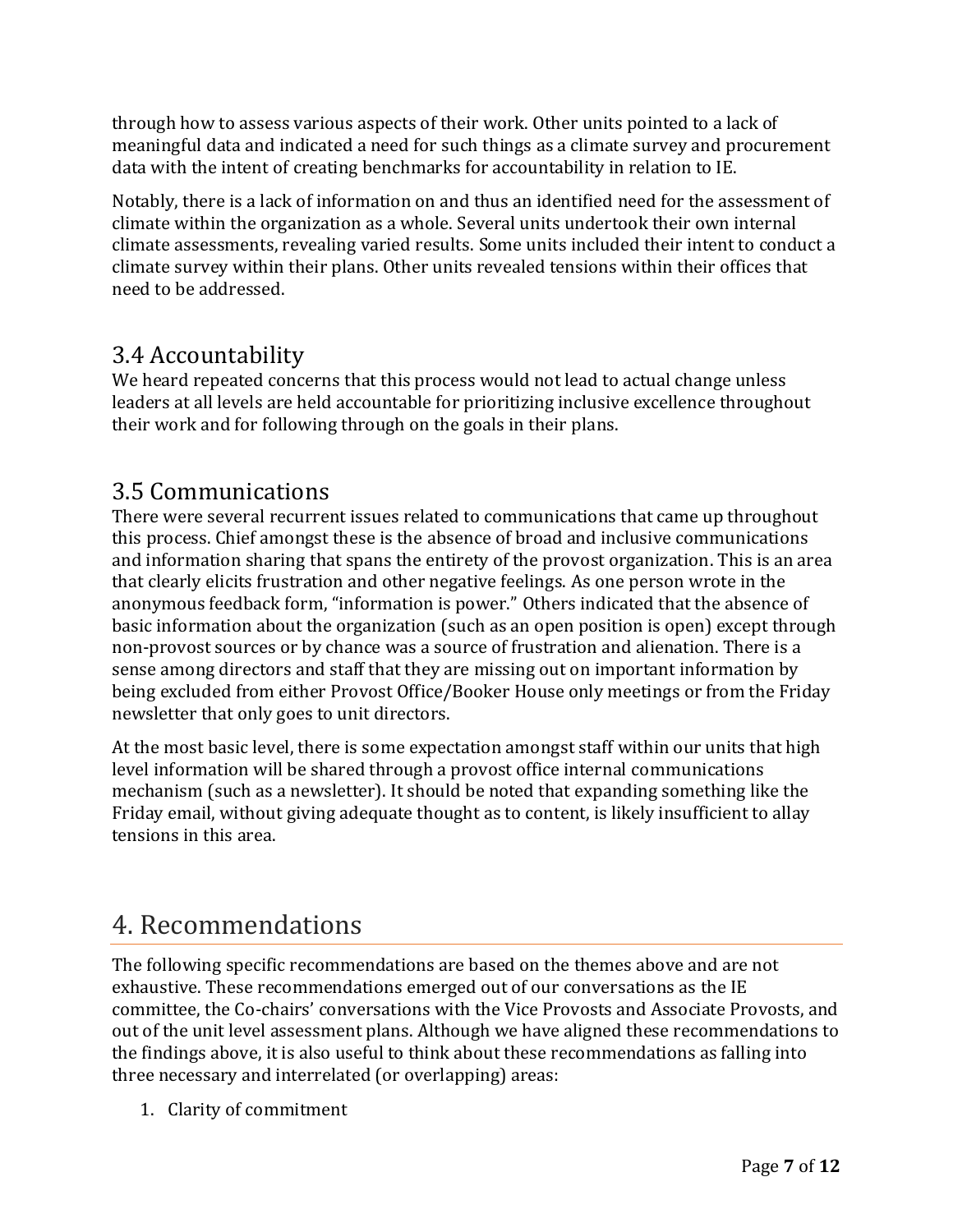Clarity of commitment is about both communications and consistent action. It is important for leaders to articulate a shared commitment to DEI; and to then follow that up with actions that mitigate the impact of structural and historical forms of oppression.

#### 2. Support

As we undertake this work, units, teams, and individuals at every level of the provost organization will need various types of support. This may mean communication about the availability of University resources (from those offered by FEAP to those offered by EOCR), professional development opportunities (around DEI and IE, as well more general), and concrete financial resources.

#### 3. Accountability

In order to make change and move the provost organization towards a more inclusive and equitable model, support must be paired with accountability. Although this accountability may take various forms, one key component will necessarily be some level of transparency. As such, accountability may mean including DEI goals in annual evaluations, one-on-one difficult conversations, and/or posting shared goals and progress publicly.

### 4.1 DEI Commitment, Awareness & Expertise

We recommend actively cultivating DEI and IE commitment and expertise at every level of the provost organization. There are a variety of ways to accomplish this.

### *All staff opportunities*

Offer regular professional development opportunities to all provost office organization employees around diversity, equity, and inclusion—particularly around topics that could improve our workplace climate and ability to engage in different aspects of our mission more equitably.

The development of awareness and expertise need not be workshop based. This could also occur through communications and/or facilitated practices such as the 21 Day DEI Habit Building Challenge, which asks participants to spend 21 days selecting ONE action to further their knowledge of diversity, equity, inclusion and justice work.

### *Leadership Development*

Offer leadership development opportunities for managers, directors, and Vice Provosts around diversity, equity, and inclusion. This should include opportunities to communicate and make sure that everyone is operating from shared understandings of and vocabularies around diversity, equity, inclusion, inclusive excellence, and systemic, organizational change. Leadership development around communications and prioritization is needed as well.

Specific programs might include: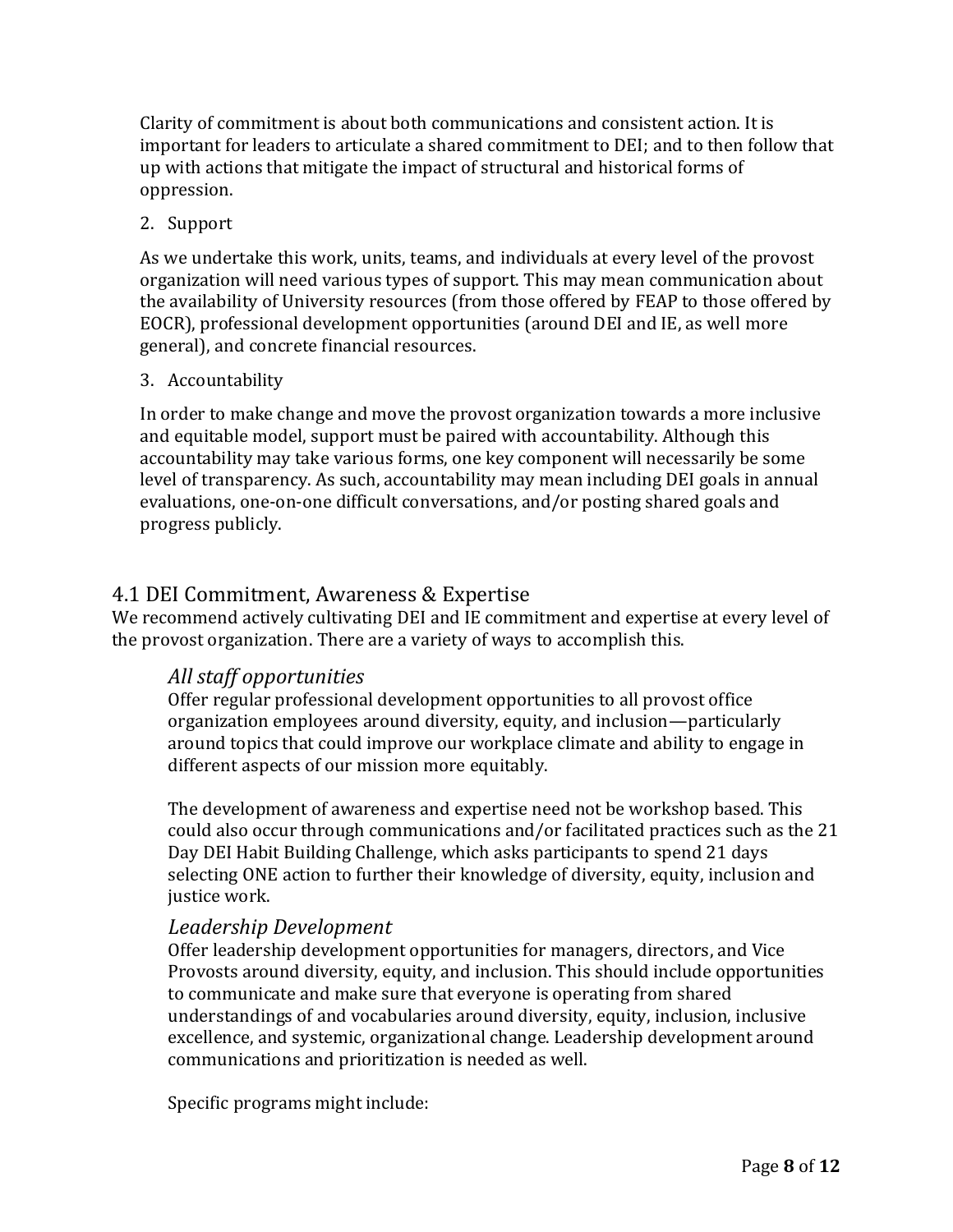Leadership and Race at UVA. This would be a version of the Teaching Race at UVA Place-based Seminar which could be offered to leaders within our organization (and possibly opened up to other leaders across UVA such as LAM alumni). The place-based content would be largely the same, but the emphasis of contemporary actions would be around leadership for racial equity rather than around teaching.

Empathy Workshop. Modeled after a workshop created by educators at the Fralin, this workshop would engage participants in discussion to challenge bias, and share strategies for practicing empathy.

Mitigating Bias & Creating More Equitable and Inclusive Organizations. Provide training and support in relation creating processes that mitigate bias and are more equitable and inclusive. The following could be offered together, or as stand-alone workshops.

Re-Imagining Diversity in Our Institutions. Offered as a part of the current Leadership in Academic Matters program, this workshop conducted by Prof. Sophie Trawalter uses research to explore some of our assumptions around Diversity, what it is, why we want it, how we get it and how we maintain it.

Performance Evaluations. This session would provide training and support for managers around bias mitigation and best practices for equitable performance evaluations.

Hiring manager/search committee training. This session would provide training and support for hiring managers/search committees around bias mitigation and best practices for inclusive, equitable recruitment and hiring.

Assessment & Evaluation Basics. Provide a workshop focused on basic principles in relation to assessment and evaluation. The degree to which some units struggled with the assessment part of the IE process was related to both a lack of expertise or experience with assessment, as well as a lack of expertise around DEI and IE. In addition to better serving our DEI and IE goals, increased facility with assessment and evaluation would also support other areas of strategic importance.

In addition to the programs above, which would mostly be focused on individual development, the provost organization may benefit from broader organizational development. This would include providing opportunities for employees as individuals and teams to learn from one another. There are strengths and areas of expertise and best practice that could be shared and would serve to build community and communications across the organization.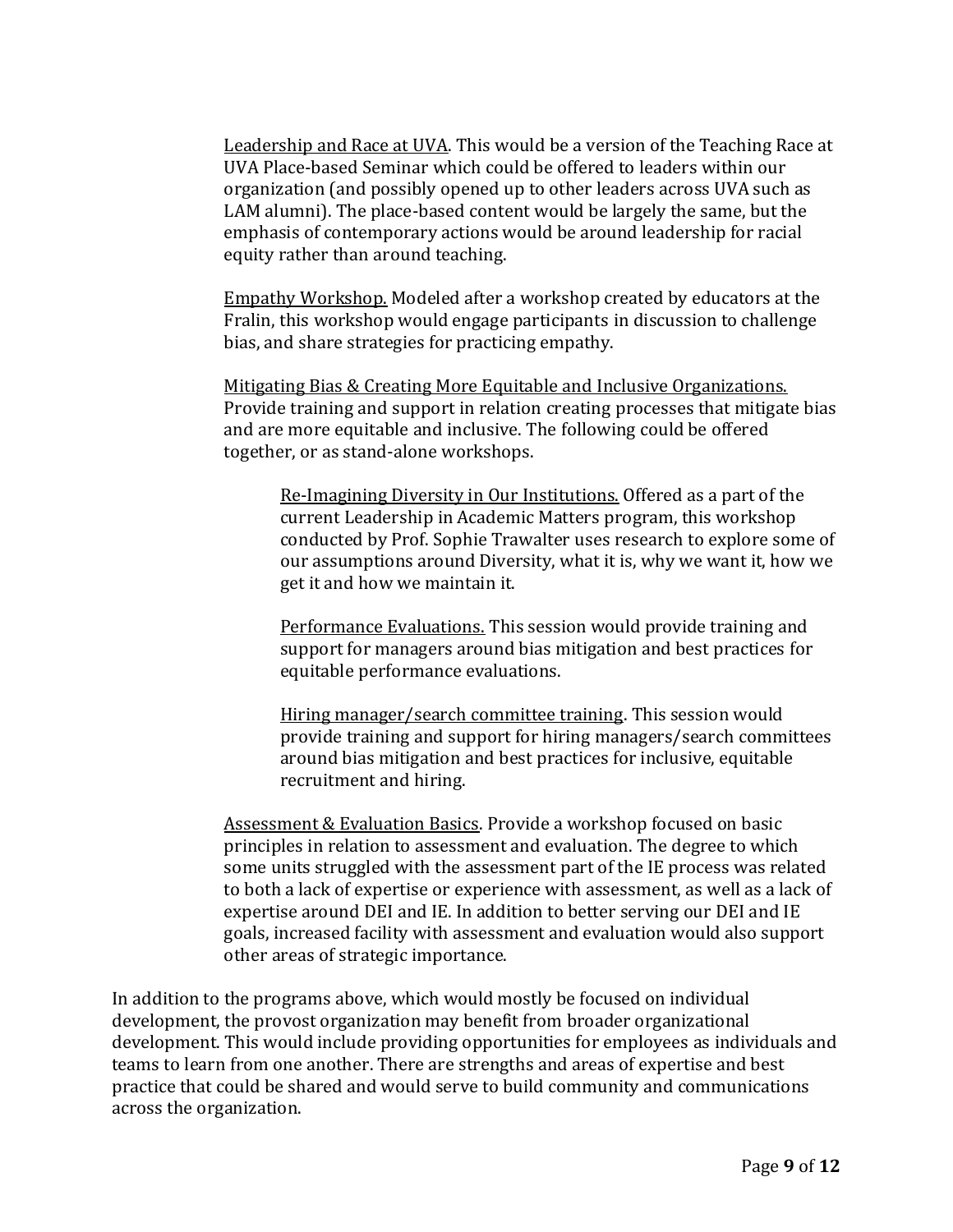# 4.2 Administrative & Operational Policies & Practices

We recommend that policies, practices, workflow plans, and criteria be developed, written, and shared with all directors and employees around staffing planning (like the faculty hiring plan process required of schools), onboarding/welcoming of all new employees, the allocation of bonuses, avenues toward promotion and decision-making around promotions and accompanying pay raises, and merit pay raises. This should be done through consultation with HR and EOCR/Division for Diversity, Equity, and Inclusion to make sure that the adopted policies, practices, and plans are best practices for diversity, equity, and inclusion. Many of these processes and decisions are currently vague, uneven, and shrouded in mystery throughout the organization, leading to speculation and frustration, which negatively impact climate.

In addition, the provost organization should consider establishing and publishing DEI related standards that build on and/or point to already established University guidance. For example, some of our units currently use land and labor acknowledgement practices. As a broader organization, the provost office should provide further guidance and/or endorse a specific land and labor acknowledgement practice as well.

Greater clarity and standards in other areas, such as accessibility (across multiple dimensions) are also needed. In the area of inclusion, one staff member suggested the creation of a communications and style guide that would provide standards while also dismantling some of the nomenclature that "can become another kind of secret code that separates insiders and outsiders."

## 4.3 Assessment

Ongoing longitudinal assessment in relation to DEI and IE should be established across the provost organization. In conducting their assessments, units and the IE committee itself were limited by the data that was available. We recommend providing some resources to focus on provisioning a more robust and holistic data set around DEI indicators. This should include better information from UVA HR regarding the search and recruitment process, as well as data from procurement, and the administration of a climate survey (discussed below). Notes on the data gathered during this process, as well as what was not available were kept by the IE committee and may be a helpful starting place for future efforts.

Climate Survey. One critical and timely component of any future assessments is the implementation of a climate survey. We recommend implementing an organization-wide climate survey, conducted by an office outside of our organization such as EOCR, so that we can gauge progress over time and remain aware of continuing and emerging issues. In addition to implementing a survey this year, we recommend committing to future climate surveys every two to three years.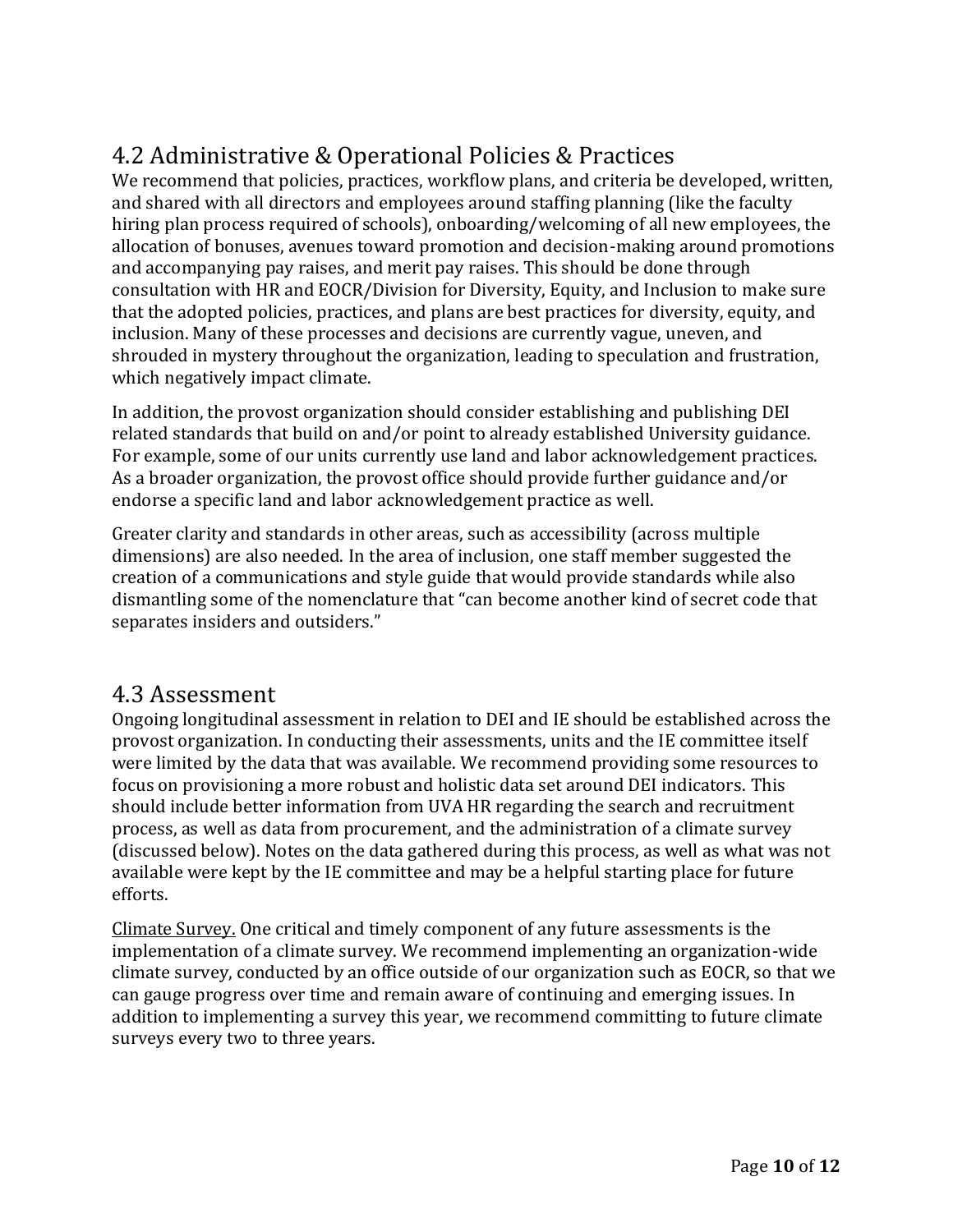# 4.4 Accountability (& Support)

Although we recognize that annual reporting and performance evaluations are insufficient in and of themselves, we believe that incorporating reporting on DEI and IE into these processes to be an important signal and first step. At every level of the organization, employees should be asked about their contributions and work in relation to DEI and IE. Asking employees to think about their own priorities and work in this way, using a DEI or IE lens, will be educational while also creating some level of ongoing accountability. In this model, Vice Provosts would ask directors to report out on progress around their unit's IE goals (while providing support and guidance throughout the year) in their annual reviews. Concomitantly, the Provost would ask Vice Provosts to report out on their own work as well as the DEI work of their reporting units.

Support. In order to hold individuals and units accountable, some level of support is needed. This support should come in at least two ways. The most obvious way is the provision of some level of resources to support assessment and implementation of IE goals across all of the units. This would enable all units and offices, regardless of size and budget, to feel like they are supported to do their best work. Financial support should include such things as funding professional development opportunities and creating a mini-grant program for units to engage in DEI projects.

Beyond the provision of temporary or operational resources, the implementation of any additional work would require the allocation of adequate paid staff time. It takes committed time to do things like organize professional development opportunities, oversee mini-grant processes, create resources and otherwise evaluate, support, and oversee ongoing inclusive excellence efforts. As such we strongly recommend that this work be prioritized through adequate paid staffing support so that it does not become an add-on that is a burden for those who are most committed. As the recruitment process for this committee—as well as the makeup of the University-wide Diversity Council--demonstrate, diversity, equity, and inclusion work is primarily taken on by women at UVA, unless it is a paid leadership position with authority. Those positions (at the level of Associate Dean for Diversity, Equity and Inclusion) are more equitably divided across genders. We don't recommend replicating this gender power imbalance in creating a committee or a staff position without much authority.

Additional recommendations in this area include a designated DEI leadership position as well as an ongoing organization-wide Inclusive Excellence Committee (with paid time allocated).

## 4.5 Communications

We recommend developing a provost organization communications strategy that prioritizes being as inclusive as possible, whenever possible. At a minimum, an early "win" in this area should include the creation of a provost organization newsletter or some other regular communication mechanism to all employees, highlighting relevant updates and announcements. In implementing such a newsletter, we strongly recommend some level of creativity and thoughtful mechanism(s) for engagement. In addition to sharing information